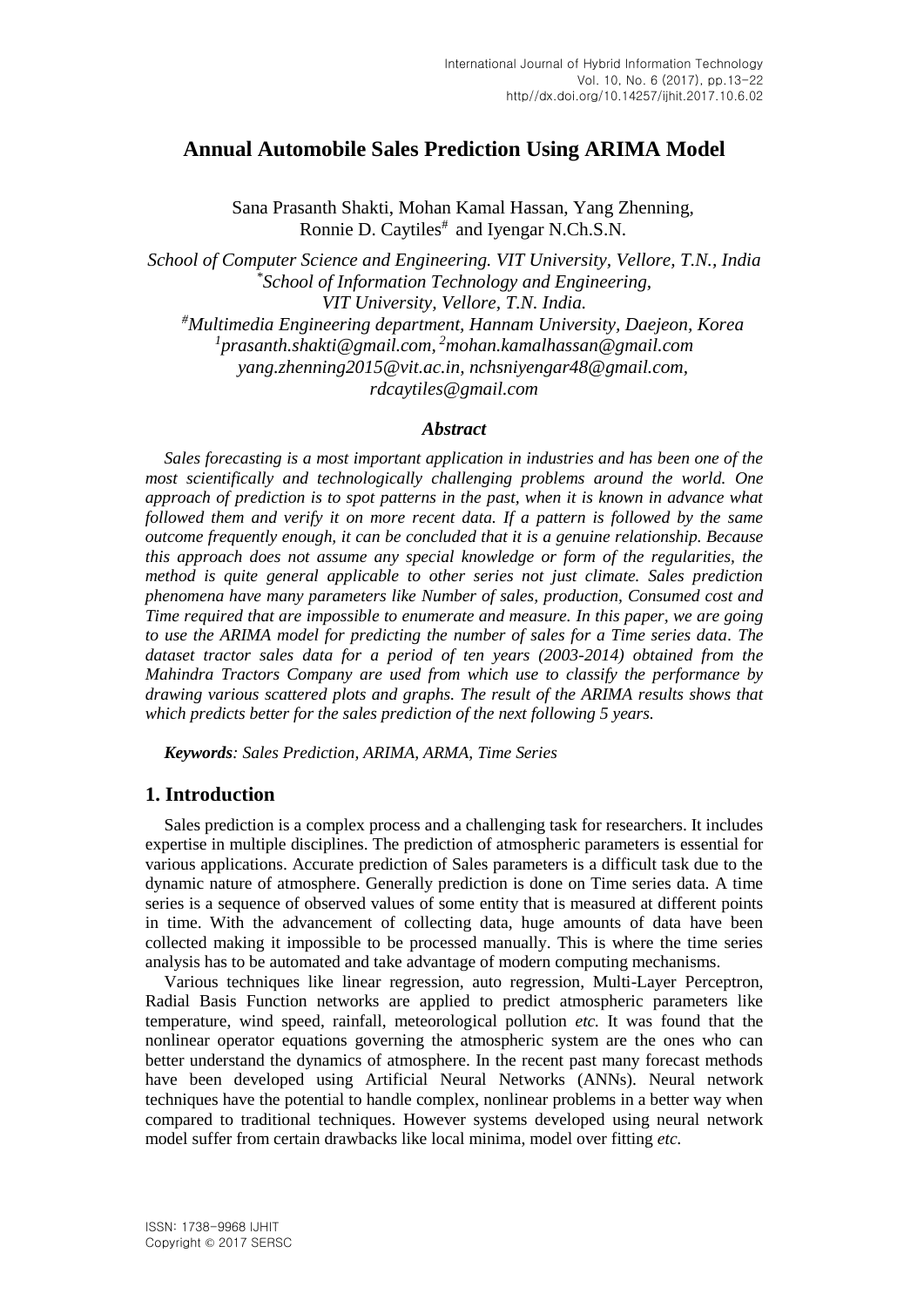In this paper we are going use ARIMA model for the predicting the automobile sales. The performance of ARIMA is compared with SVM and show that which is better for predicting the temperature with a short time. We have collected data set from Jan-2003 to Dec-2014 from the Mahindra tractor sales. Here, we have taken "Number of tractors sold" parameter where we are going to apply ARIMA to predict the sales for the next following 5 years.

# **2. Literature Survey**

The first operational numerical sales prediction model consisted of only one layer and therefore it could model only the slight variation of the mean vertical structure of the sales. Computers now permit the development of multilevel (usually about 10–20) models that could resolve the vertical variation of the production, consumption, time. These multilevel models predict the fundamental sales variables for large scales of motion.

M. M. Elkateb *et al.* (1998) "A comparative study of medium-weather-dependent load forecasting using enhanced artificial/fuzzy neural network and statistical techniques". Monthly peak load demand of Jeddah area for the past nine years was used for investigation. The first seven years data was used for training while the prediction was carried out for the following two years. First, Minitab statistical software package was used for peak load prediction using Autoregressive Integrated Moving Average (ARIMA) technique, and an average error value of 11.7% is achieved. Next, an Artificial Neural Network (ANN) was utilized and several suggestions are implemented to build an adaptive form of ANN. Direct ANN implementation shown poor performance. Also, Fuzzy Neural Network (FNN) was also examined but showed comparatively better performance. The modeling of the trend of peak load demand is incorporated by introducing "time index feature" and that clearly enhanced the performance of both ANN (6.8% error) and FNN (4.7% error).

Raymond Y.C. Tse, (1997) suggested that the following two questions must be answered to identify the data series in a time series analysis: (1) whether the data are random; and (2) are there any patterns. This is followed by another three steps of model identification, parameter estimation and testing for model validity. If a series is random, the correlation between successive values in a time series is close to zero. If the observations of time series are statistically dependent on each another, then the ARIMA is appropriate for the time series analysis.

Meyler *et al* (1998) drew a framework for ARIMA time series models for forecasting Irish inflation. In their research, they emphasized heavily on optimizing forecast performance while focusing more on minimizing out-of-sample forecast errors rather than maximizing in-sample 'goodness of fit'.

In 2000 Toth *et al.* compared short-term rainfall prediction models for real-time flood forecasting. They applied three time series models, auto-regressive moving average (ARMA), ANN and k-nearest-neighbors (KNN) method for forecasting storm rainfall occurring in the Sieve River basin, Italy, in the period 1992- 1996 with lead times varying from 1 to 6 h. The result showed that the ANN performed the best in the improvement of the runoff forecasting accuracy when the predicted rainfall was used as inputs of the rainfall run-off model.

Contreras *et al* (2003) in their study, using ARIMA methodology, provided a method to predict next-day electricity prices both for spot markets and long-term contracts for mainland Spain and Californian markets.

In, "A comparative analysis for wind speed Prediction", authors Tarade R.S, Katti P.K presented a wind speed predictor based on Autoregressive Integrated Moving Average (ARIMA) which is able to predict short term wind speed, which is essential in order to prevent systems inaction from the effects of strong winds. It also helps in using wind energy as an alternative source of energy, mainly for electrical power generation. Wind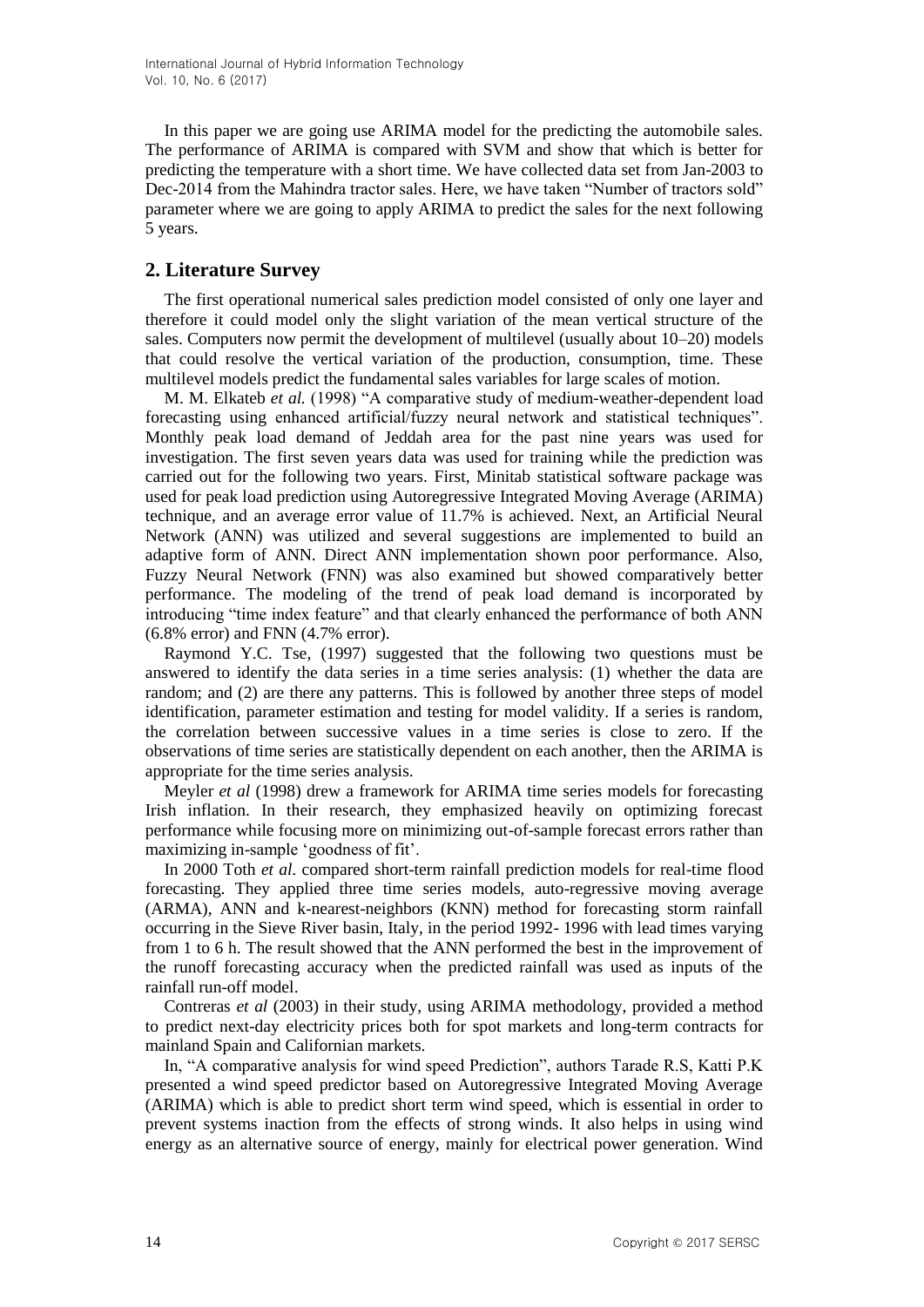speed prediction has applications in military and civilian fields for air traffic control, rocket launching, ship navigation *etc.* The mean squared error (MSE) was 3.57.

# **3. Methodology**

### **3.1. ARIMA: (Auto Regressive Integrated Moving Average)**

*ARIMA model is done on time series data.* Time series data is a sequence of observations collected from a process with *equally* spaced periods of time.

Examples: Industrial Averages, Daily data on sales, Daily Customers.

Stages of Time series model process using ARIMA:



**Figure 1. Flow Diagram of ARIMA Model**

ARIMA is also known as Box-Jenkins approach. To build a time series model issuing ARIMA, we need to study the time series and identify p,d,q. Where,

- p *A*uto *R*egressive (Auto Correlation)
- d *I*ntegrated (Stationary / Trend)
- q *M*oving *A*verage (Shocks / Error)
- **Identification:** Determine the appropriate values of p, d, & q using the ACF, PACF, and unit root tests. p is the AR order, d is the integration order, q is the MA order
- **Estimation:** Estimate an ARIMA model using values of p, d, & q you think are appropriate.
- **•** Diagnostic checking: Check residuals of estimated ARIMA model(s) to see if they are white noise; pick best model with well-behaved residuals.

**Forecasting:** Produce out of sample forecasts or set aside last few data points for insample forecasting.

### **3.2. Autoregressive (AR) Process:**

Series of current values depend on its own previous values.

In an  $AR(p)$  model the future value of a variable is assumed to be a linear combination of p past observations and a random error together with a constant term.

Mathematically the  $AR(p)$  model can be expressed as :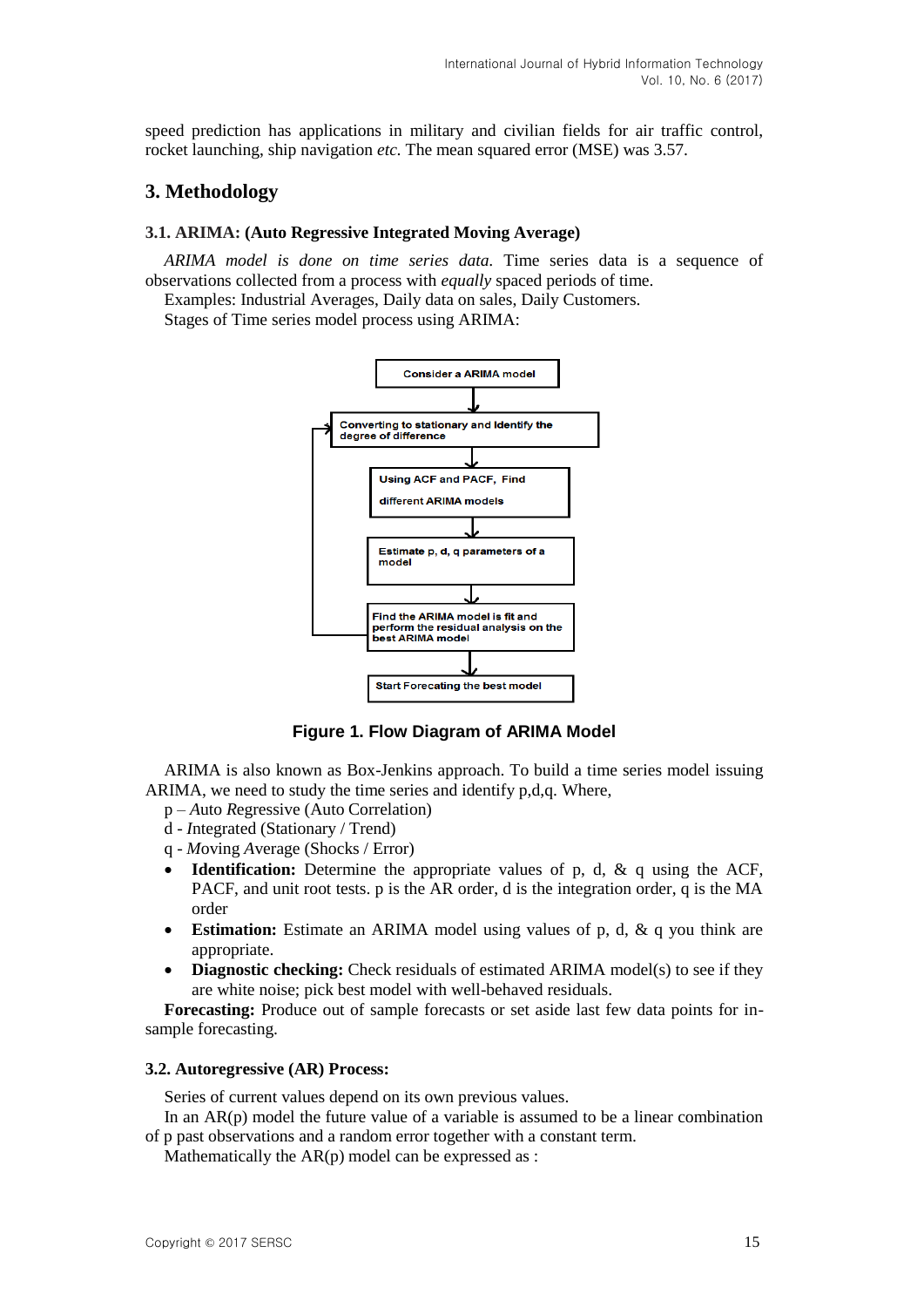International Journal of Hybrid Information Technology Vol. 10, No. 6 (2017)

$$
y_{t} = c + \sum_{i=1}^{p} \varphi_{i} y_{t-i} + \varepsilon_{i} = c + \varphi_{1} y_{t-1} + \varphi_{2} y_{t-2} + \dots + \varphi_{p} y_{t-p} + \varepsilon_{t}
$$
\n(1)

Here  $y_t$  and  $\varepsilon_t$  are respectively the actual value and random error(random shocks) at time period t,  $\phi_i$  (i = 1,2,..., p) are model parameters and c is a constant. The integer constant p is known as the order of the model.

#### **3.3 Moving Average (MA) Process:**

The current deviation from mean depends on previous deviations.

An  $AR(p)$  model regress against past values of the series, an  $MA(q)$  model uses past errors as the explanatory variables.

The  $MA(q)$  model is given by :

$$
y_{t} = \mu + \sum_{j=1}^{q} \theta_{j} \varepsilon_{t-j} + \varepsilon_{t} = \mu + \theta_{1} \varepsilon_{t-1} + \theta_{2} \varepsilon_{t-2} + \dots + \theta_{q} \varepsilon_{t-q} + \varepsilon_{t}
$$
\n(2)

Here  $\mu$  is the mean of the series, ( j=1,2,...,q)  $\theta$  j = are the model parameters and q is the order of the model.

Conceptually a moving average model is a linear regression of the current observation of the time series against the random shocks of one or more prior observations.

#### **3.4. Stationary Series (Integrated):**

In order to model a time series with the Box-Jenkins approach, the series has to be stationary. In practical terms, the series is stationary if tends to wonder more or less uniformly about some fixed level. In statistical terms, a stationary process is assumed to be in a particular state of statistical equilibrium, *i.e*., p(xt) is the same for all t.

In order to achieve a series as stationary we need to do Regular differencing (RD),

$$
(1st order) \nabla x_t = (1 - B)x_t = x_t - x_{t-1}
$$
 (3)

$$
(2nd order) \nabla^2 x_t = (1-B)^2 x_t = x_t - 2x_{t-1} + x_{t-2}
$$
 (4)

"B" is the backward shift operator

It is unlikely that more than two regular differencing would ever be needed

### **4. Dataset and Preprocessing**

The tractor sales data for a period of ten years (2003-2014) obtained from the Mahindra tractors company, from which data is used to build the models and the prediction for the next following five years between January and December is obtained by the test models. The database includes readings of several weather parameters recorded at every half hour interval. The yearly tractor sales is extracted from this database and used for this work. The real world databases are highly susceptible to noisy and missing data. The data can be preprocessed to improve the quality of data and thereby improve the prediction results. In this work, the data taken had applied cleaning and transformation. Data cleaning fills in the missing values, while data transformation improves the accuracy, speed and efficiency of the algorithms used.

The missing value for number of sales in a day is replaced with the mean of number of sales for that month while building the SVM model. The data is normalized using Z-score normalization where the values of an attribute A, are normalized based on the mean  $(\bar{A})$ and standard deviation ( $\sigma$ A) of A. The normalized value *V'* of *V* can be obtained as,

$$
V' = (V - \bar{A})/\sigma_A \tag{5}
$$

However, it was found that the negative values generated by Z-score normalization cannot be fed as input to the ARIMA model.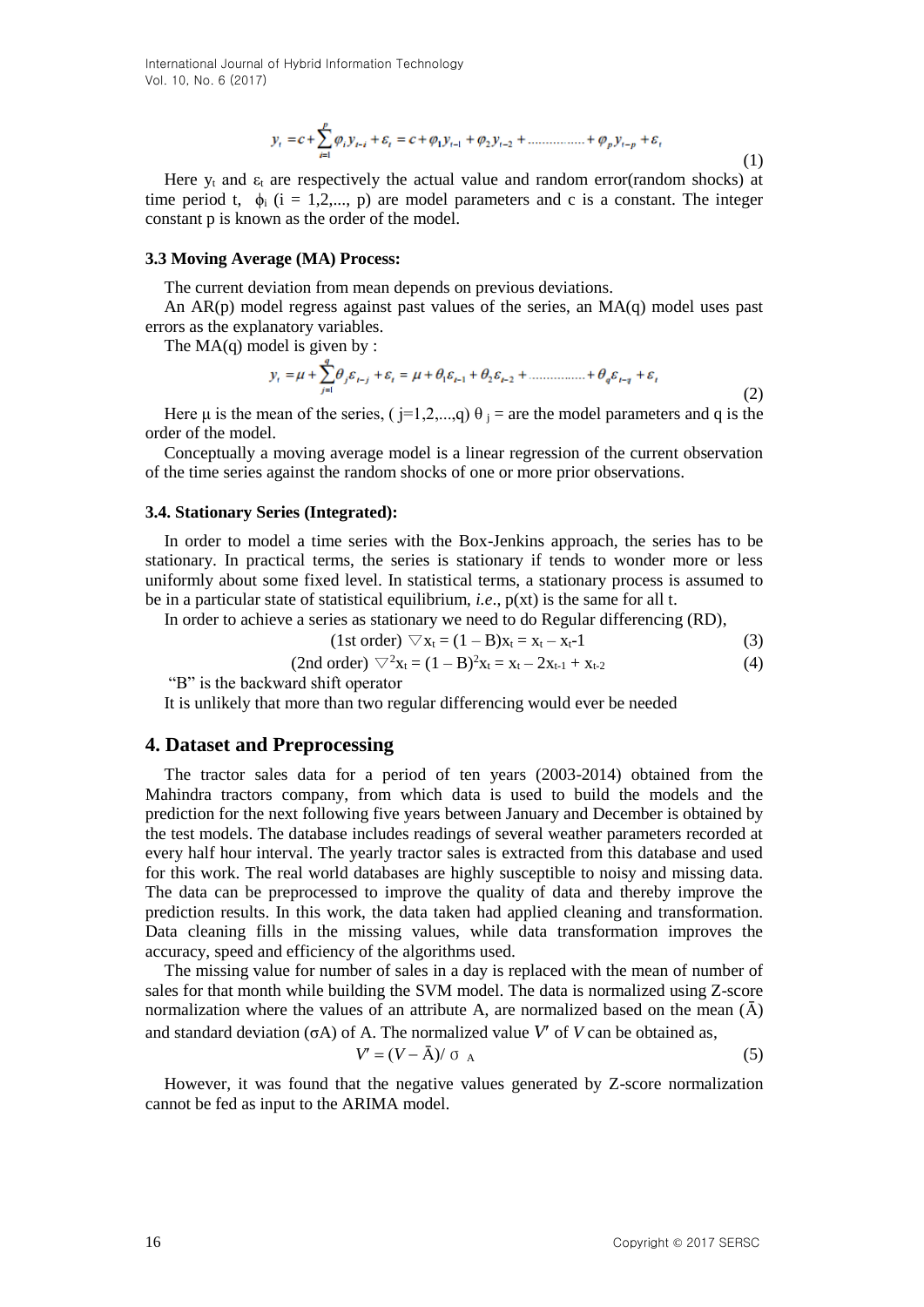# **5. Results and Discussion**

The performance of ARIMA is checked by plotting the graph for the confusion matrix, which is generated for the temperature against years. A confusion matrix can help visualize the results of a ARIMA classification algorithm. In this paper the implementation is done in the programming language R. Here, we can show that results by compare to other models ARIMA can perform better.

### **ARIMA Model**

Here, the data is predicted from the taken dataset by first converting the data into stationary. To make stationary we have to find the difference on mean of Number of sales. Then the converted data is log transformed on variance such that the final data should of log transform value for the both mean and variance.

Now plot the ACF and PACF graphs to identify the potential AR and MA model.



**Figure 2. ACF Graph for AR Model Figure 3. PACF Graph for the MA Model**

From the two ACF and PACF graphs we have to find the potential ARIMA fit from which we are going to predict the sales forecasting. When choosing the model which is best fit it should be based on AIC (Akaike Information Criterion) and BIC (Bayesian Information Criterion). Normally, the model which has lowest AIC value is taken is best fit.

```
Series: log10(data)
ARIMA(0,1,1)(0,1,1)[12]
Coefficients:
          ma1smat-0.4047-0.5529s.e.
       0.0885
                0.0734
sigma^2 estimated as 0.0002571: log likelihood=354.4
AIC = -702.79AICC=-702.6
                            BIC = -694.17Training set error measures:
                                 RMSE
                                             MAE
                                                          MPE
                                                                   MAPE
                                                                             MASE
                       ME
Training set 0.0002410698 0.01517695 0.01135312 0.008335713 0.4462212 0.2158968
                   ACF1
Training set 0.01062604
```
**Figure 4. Choosing Best ARIMA Fit**

As expected our model has I (or integrated) component equal to 1. This represents differencing of order 1. There is additional differencing of lag 12 in the above best fit model. Moreover, the best fit model has MA value of order 1. Also, there is seasonal MA with lag 12 of order 1.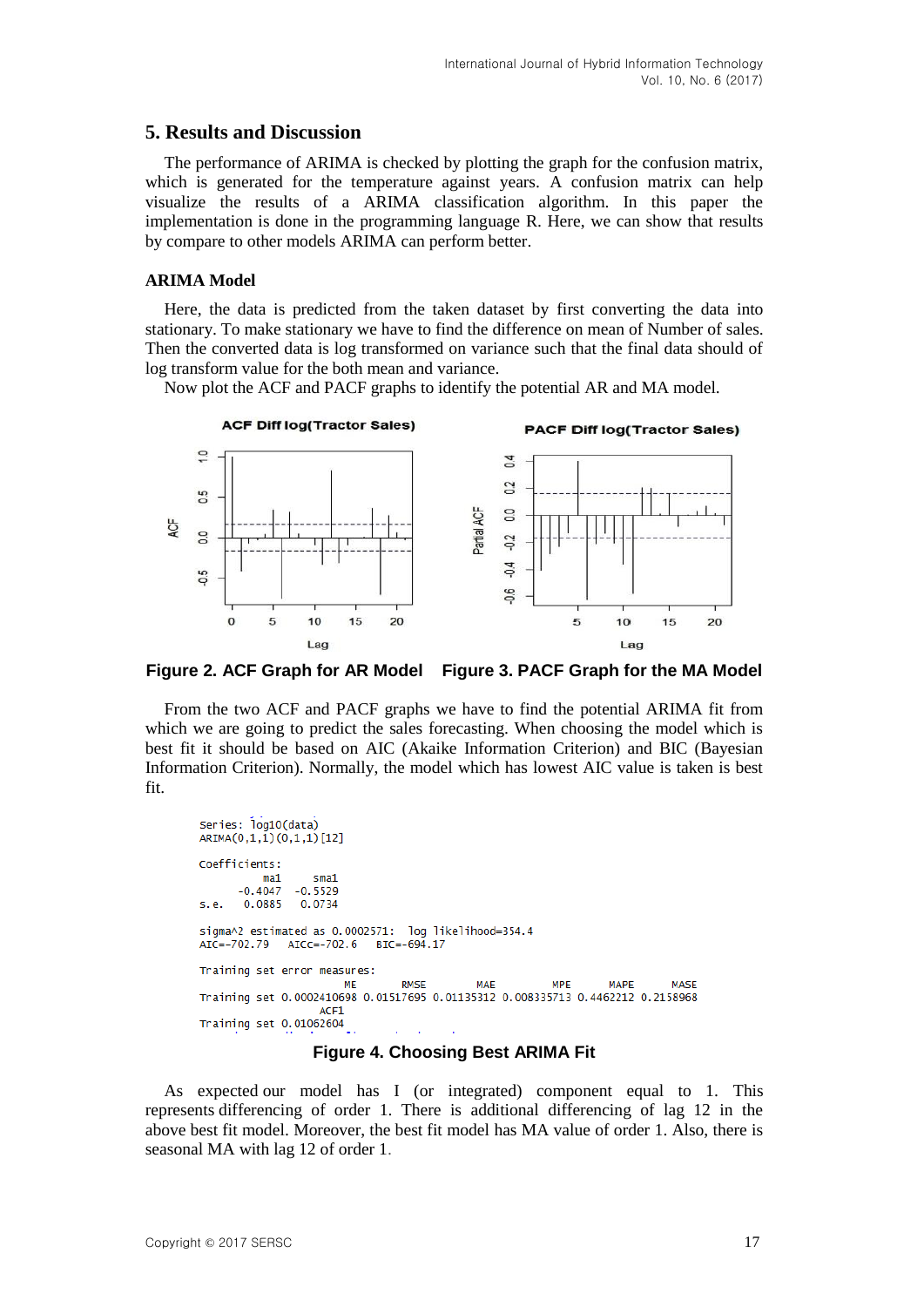The final graph is plotted for the best fit ARIMA model of number of sales next following years. The following is the output with forecasted values of tractor sales in blue. Also, the range of expected error (*i.e*. 2 times standard deviation) is displayed with orange lines on either side of predicted blue line.



**Figure 5. ARIMA Model Prediction up to 2018**

Here forecast for a long period like 2 years is an ambitious task. The major assumption here is that the underlining patterns in the time series will continue to stay the same as predicted in the model. A short term forecasting model, say a couple of business quarters or a year, is usually a good idea to forecast with reasonable accuracy. A long term model like the one above needs to evaluate on a regular interval of time (say 6 months). The idea is to incorporate the new information available with the passage of time in the model.

The prediction for 2 years is shown in month-wise, this can sometimes vary with actual result.

After predicting the number of sales, ensure that there are no more information is left for prediction that is there are no residuals in the ARIMA model. We can find if there any residuals bycreate an ACF and PACF plot of the residuals of our best fit ARIMA model *i.e*. ARIMA(0,1,1)(0,1,1)[12].

| <b>Spred</b> |                                          |                                                                                                                |  |             |                                                                                   |     |     |
|--------------|------------------------------------------|----------------------------------------------------------------------------------------------------------------|--|-------------|-----------------------------------------------------------------------------------|-----|-----|
|              |                                          |                                                                                                                |  |             | Jan Feb Mar Apr May Jun Jul                                                       | Aug |     |
|              |                                          |                                                                                                                |  |             | 2015 2.754168 2.753182 2.826608 2.880192 2.932447 2.912372 2.972538 2.970585      |     |     |
|              |                                          |                                                                                                                |  |             | 2016 2.796051 2.795065 2.868491 2.922075 2.974330 2.954255 3.014421 3.012468      |     |     |
|              |                                          |                                                                                                                |  |             | 2017 2.837934 2.836948 2.910374 2.963958 3.016213 2.996138 3.056304 3.054351      |     |     |
|              |                                          | Sep Oct Nov Dec                                                                                                |  |             |                                                                                   |     |     |
|              | 2015 2.847264 2.797259 2.757395 2.825125 |                                                                                                                |  |             |                                                                                   |     |     |
|              | 2016 2.889147 2.839142 2.799278 2.867008 |                                                                                                                |  |             |                                                                                   |     |     |
|              | 2017 2.931030 2.881025 2.841161 2.908891 |                                                                                                                |  |             |                                                                                   |     |     |
|              |                                          |                                                                                                                |  |             |                                                                                   |     |     |
| <b>Sse</b>   |                                          |                                                                                                                |  |             |                                                                                   |     |     |
|              |                                          |                                                                                                                |  |             | Jan Feb Mar Apr May Jun                                                           |     | Jul |
|              |                                          |                                                                                                                |  |             | 2015 0.01603508 0.01866159 0.02096153 0.02303295 0.02493287 0.02669792 0.02835330 |     |     |
|              |                                          |                                                                                                                |  |             | 2016 0.03923008 0.04159145 0.04382576 0.04595157 0.04798329 0.04993241 0.05180825 |     |     |
|              |                                          |                                                                                                                |  |             | 2017 0.06386474 0.06637555 0.06879478 0.07113179 0.07339441 0.07558934 0.07772231 |     |     |
|              |                                          | Aug in the season of the season of the season of the season of the season of the season of the season of the s |  | Sep Oct Nov | <b>Dec</b>                                                                        |     |     |
|              |                                          |                                                                                                                |  |             | 2015 0.02991723 0.03140337 0.03282229 0.03418236 0.03549035                       |     |     |
|              |                                          |                                                                                                                |  |             | 2016 0.05361850 0.05536960 0.05706700 0.05871534 0.06031866                       |     |     |
|              |                                          |                                                                                                                |  |             | 2017 0.07979828 0.08182160 0.08379608 0.08572510 0.08761165                       |     |     |
|              |                                          |                                                                                                                |  |             |                                                                                   |     |     |

**Figure 6. Prediction for Year 2017 & 2018 in Month-wise**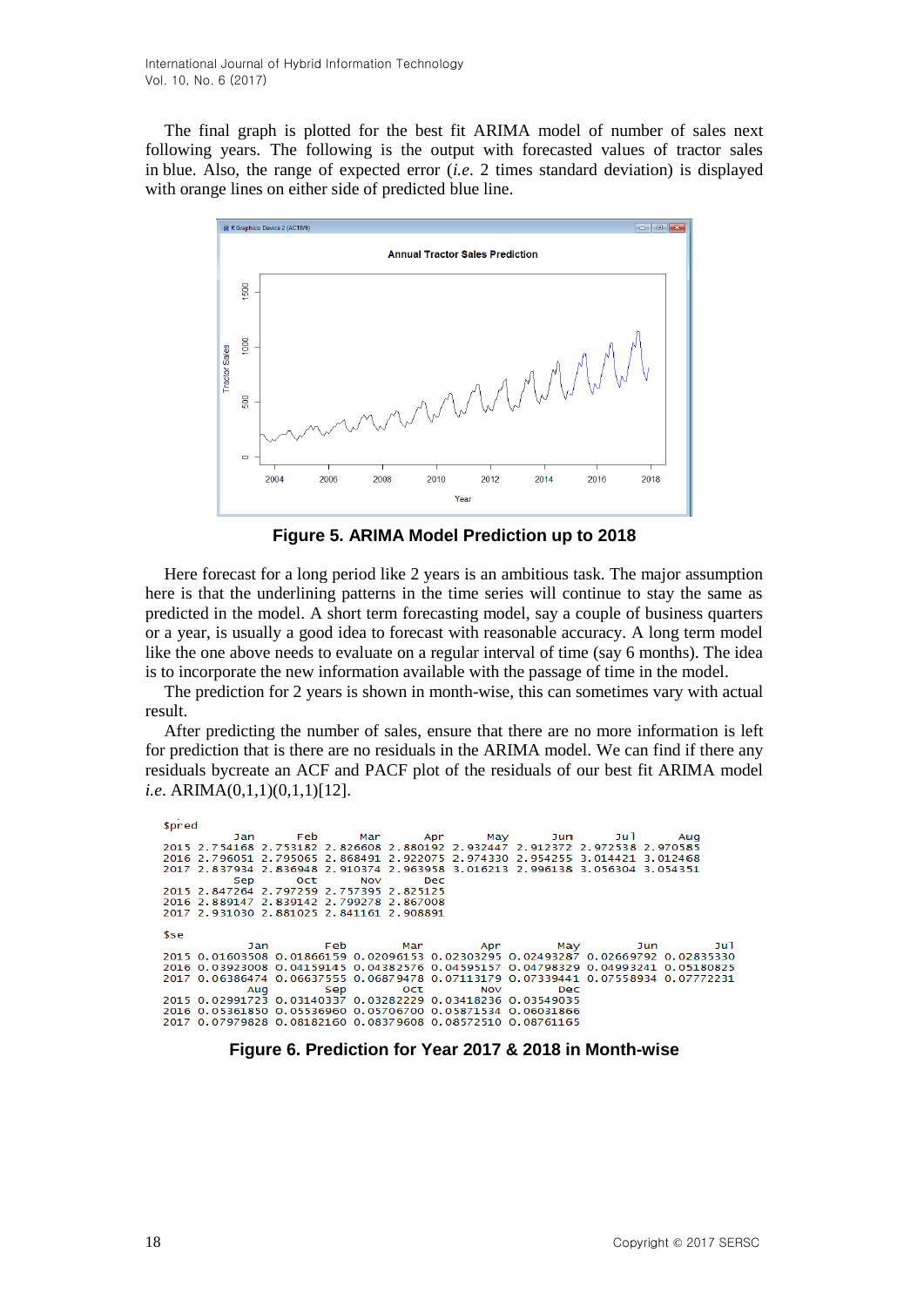

**AR Model the MA Model**

**Figure 7. ACF Residual Graph for the Figure 8. PACF Residual Graph for**

Since there are no spikes outside the insignificant zone for both ACF and PACF plots we can conclude that residuals are random with no information in them.

### **6. Comparison**

The best values of parameters in the ARIMA models have been shown in Figure 4. According to Figure 4, it was determined that by increasing in number of autoregressive and the moving average parameters, error rate was reduced. Thus, as was clear from Figure 4, the best ARMA model has three seasonal autoregressive parameters and four seasonal moving average parameters. The best ARIMA model had zero autoregressive parameters, one moving average parameter, zero seasonal autoregressive parameter, and one seasonal moving average parameter, and  $d = 1$ . From this we can know that with increasing number of parameters has effect on performance improvement of ARMA and ARIMA models.

The best structure between ARMA, ARIMA can be decided by knowing the benchmark index RMSE (Root mean square error) value, it is calculated mathematically by,

$$
RMSE = \sqrt{\sum_{i=1}^{n} (Q_{ci} - Q_{oi})^2/n}
$$
 (6)

Where  $Q_{ci}$  is the computational record in month *i*, the  $Q_{oi}$  observational record in month *i*, and *n* is the number of data.

From the previous research we know that the benchmark index RMSE for ARMA(1,  $0(2,1)<sub>12</sub>$  forecasting model was equal to 0.1732 and the benchmark error index RMSE for our work in the forecasting model ARIMA(0, 1, 1)(0, 1, 1)<sub>12</sub> data was equal to 0.01517 and it was chosen as the best model to forecast automobile sales, from the all models between ARMA and ARIMA.

The ARIMA model has a better performance than ARMA model because it makes time series stationary, in both training and forecasting phases.

## **7. Conclusion**

In this paper the performance of ARIMA is done by showing different visualization graphs. Results obtained shows that ARIMA performs better for the next following years. Number of sales parameter observed that it has significant effect for ARIMA model, that is it predicts has a wide deviation from the data taken from the previous years. That is ARIMA model predicted values has a large difference from the expected values. As we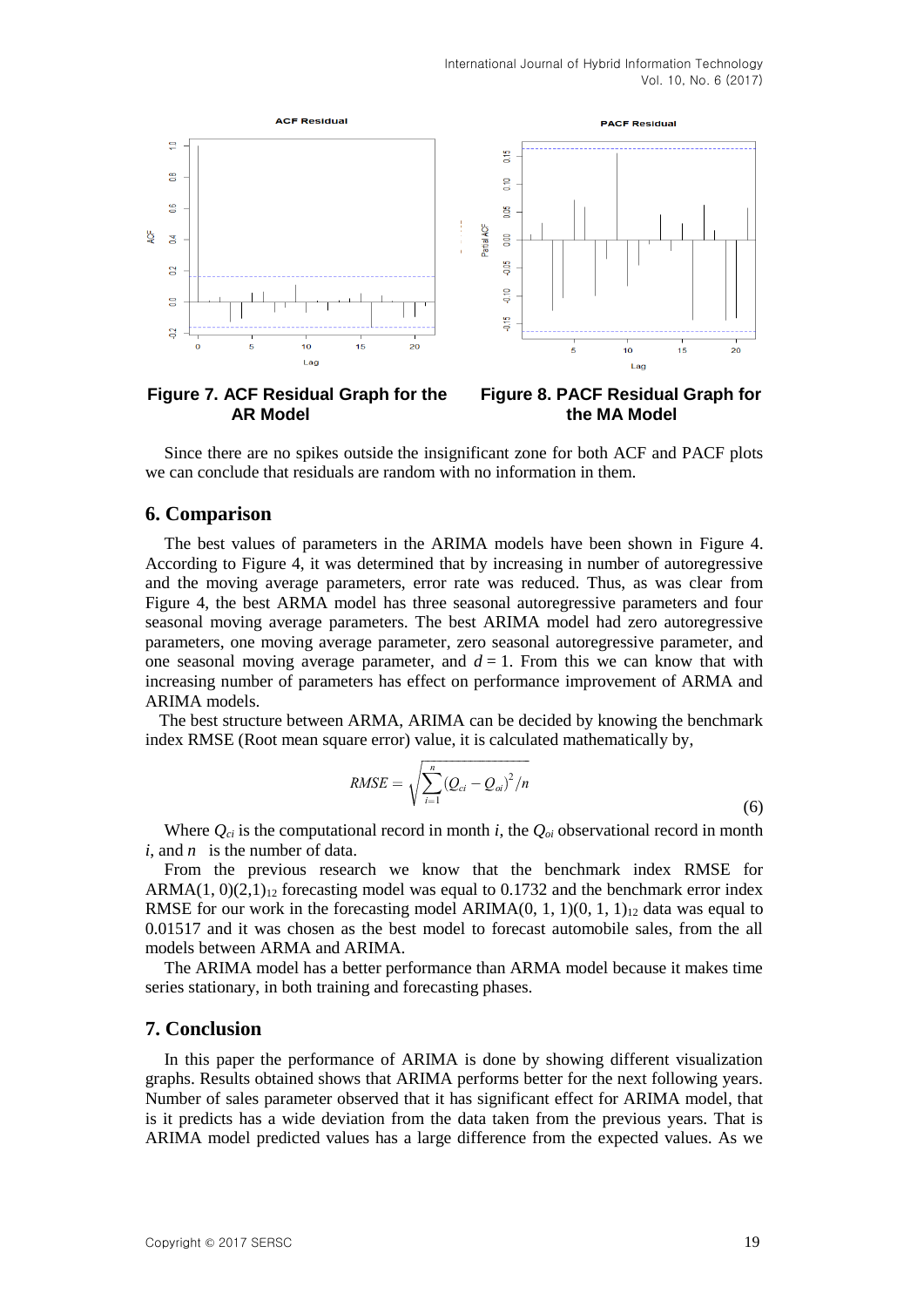know there no model which is predicted perfectly when it comes to sales forecasting. But as of now ARIMA model is more suitable for sales forecast for the static time series data.

# **References**

- [1] D. Riordan and B. K. Hansen, "A fuzzy case-based system for weather prediction", Engineering Intelligent Systems, vol. 10, no. 3, **(2002)**, pp. 139-146.
- [2] P. Guhathakurtha, "Long-Range monsoon rainfall prediction of 2005 for the districts and sub-division Kerala with artificial neural network", Current Science, vol. 90, no. 6, **(2006)**, pp. 773-779.
- [3] H. H. Brian, "Insights into neural network forecasting of time sense corresponding to ARMA (p, q) structure", Omega, vol. 299, no. 3, **(2001)**, pp. 273-289.
- [4] A. Wadia and M. T. S. Ismail, "Selecting Wavelet Transforms Model in Forecasting Financial Time Series Data Based on ARIMA Model", Applied Mathematical Sciences, vol. 5, no. 7, **(2011)**, pp. 315 – 326.
- [5] C. Charisios, C. Michalakelis and D. Varoutas, "Forecasting with limited data: Combining ARIMA and diffusion models", Technological forecasting and social change, vol. 77, no. 4, **(2010)**, pp. 558-565.
- [6] N. R. Pal, S. Pal, J. Das, and K. Majumdar, "SOFM-MLP: A Hybrid Neural Network for Atmospheric Temperature Prediction", IEEE Transactions on Geoscience and Remote Sensing, vol. 41, no. 12, **(2003)**, pp. 2783-2791.
- [7] G. P. Zhang, "Time series forecasting using a hybrid ARIMA and neural network model", Neurocomputing, vol. 50, **(2003)**, pp. 159-175.
- [8] Thiesing and Vornberger, "Sales forecasting using neural networks", Proc. of the International Conference on Computational Intelligence, Theory and Applications, vol. 4, **(1997)**, pp. 321-328.
- [9] J. Wang, J. Liang, J. Che and D. Sun "ARMA Model identification using Particle Swarm Optimization Algorithm", Int. conference on Computer Science and Information Technology, **(2008)**, pp. 223-227.
- [10] A. P. Ansuj, "Sales forecasting using time series and neural networks", Computers & Industrial Engineering, vol. 31, no. 1-2, **(1996)**, pp. 421-424.
- [11] C. Chris, "The analysis of time series: an introduction", CRC press, **(2013)**.

## **Authors**



**Mohan Kamal Hassan**, received the B.Tech (Information Technology) degree from the Mahatma Gandhi Institute of Technology, Hyderabad in 2016 which is Affiliated to JNTUH University, Hyderabad. Currently he is pursuing M. Tech (Bigdata Analytics) degree from Vellore Institute of Technology, Vellore. His area of interest in Data Analytics and its related Big Data Technology.



**Sana Prasanth Shakti**, received the B.Tech (Computer Science and Engineering) degree from the Saveetha School of Engineering, Saveetha University, Chennai in 2015. Currently he is pursuing M. Tech (Bigdata Analytics) degree from Vellore Institute of Technology, Vellore. His area of interest in Data analytics and its behaviour on various fields.



**Yang Zhenning**, he is pursuing M.ScComputer Science at School of Computing Science and Engineering, VIT University, Vellore. His area of interests are Algorithm design an Pattern Recognition, operating Systems and cloud computing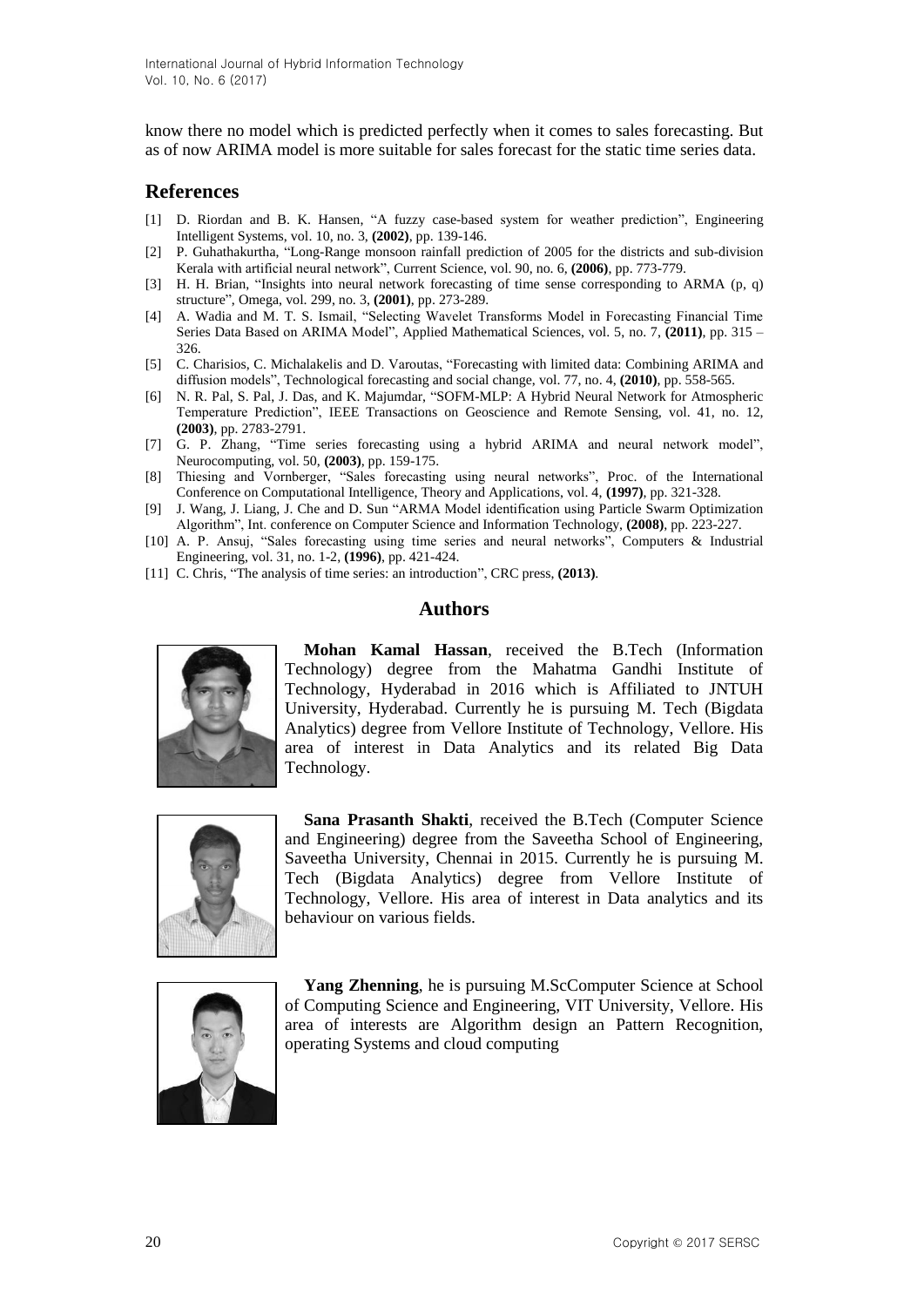

**N. Ch. S. N. Iyengar (b 1961)**, he currently Senior Professor at the School of Computer Science and Engineering at VIT University, Vellore-632014, Tamil Nadu, India. His research interests include Agent-Based Distributed Computing, Intelligent Computing, Network Security, Secured Cloud Computing and Fluid Mechanics. He had 30+ years of experience in teaching and research, guided many scholars, has authored several textbooks and had nearly 200+ research publications in reputed peer reviewed international journals. He served as PCM/reviewer/keynotespeaker/Invited speaker for many conferences. He serves as editorial board member for many international journals, reviews papers for many conferences with an interest of serving to the education community



**Ronnie D. Caytiles**, he had his Bachelor of Science in Computer Engineering- Western Institute of Technology, Iloilo City, Philippines, and Master of Science in Computer Science– Central Philippine University, Iloilo City, Philippines. He finished his Ph.D. in Multimedia Engineering, Hannam University, Daejeon, Korea. Currently, he serves as an Assistant Professor at Multimedia Engineering department, Hannam University, Daejeon, Korea. His research interests include Mobile Computing, Multimedia Communication, Information Technology Security, Ubiquitous Computing, Control and Automation.